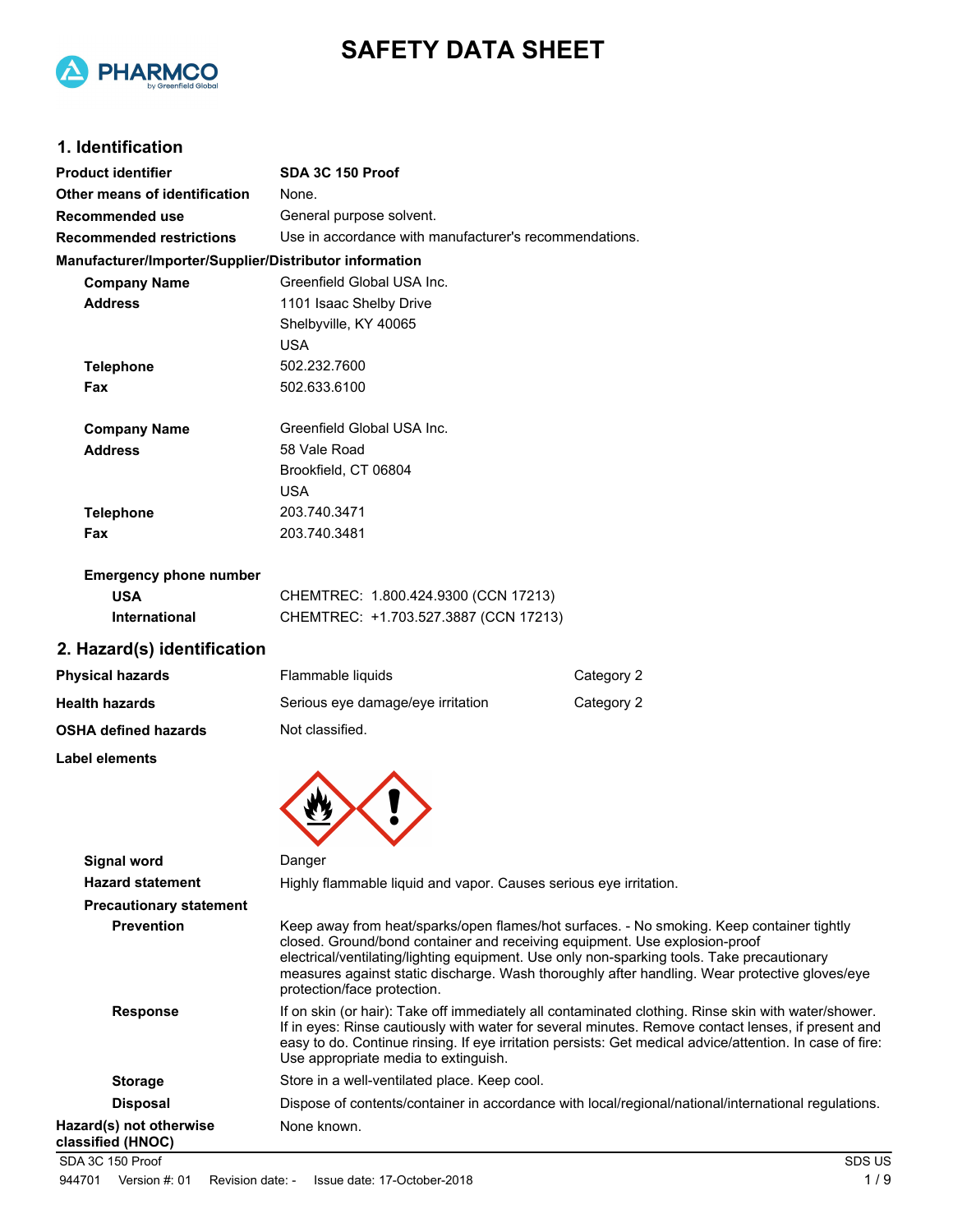### **3. Composition/information on ingredients**

| <b>Mixtures</b>                                                              |                                                                                                                                                                                                                                                                                                                      |                   |                 |
|------------------------------------------------------------------------------|----------------------------------------------------------------------------------------------------------------------------------------------------------------------------------------------------------------------------------------------------------------------------------------------------------------------|-------------------|-----------------|
| <b>Chemical name</b>                                                         |                                                                                                                                                                                                                                                                                                                      | <b>CAS number</b> | $\frac{0}{0}$   |
| Ethyl alcohol                                                                |                                                                                                                                                                                                                                                                                                                      | 64-17-5           | $67.06 - 95.22$ |
| Propan-2-ol                                                                  |                                                                                                                                                                                                                                                                                                                      | 67-63-0           | $3.32 - 4.78$   |
| Water                                                                        |                                                                                                                                                                                                                                                                                                                      | 7732-18-5         | $0.00 - 29.62$  |
| <b>Composition comments</b>                                                  | All concentrations are in percent by weight unless otherwise indicated.                                                                                                                                                                                                                                              |                   |                 |
| 4. First-aid measures                                                        |                                                                                                                                                                                                                                                                                                                      |                   |                 |
| <b>Inhalation</b>                                                            | Move to fresh air. Call a physician if symptoms develop or persist.                                                                                                                                                                                                                                                  |                   |                 |
| <b>Skin contact</b>                                                          | Take off immediately all contaminated clothing. Rinse skin with water/shower. Get medical<br>attention if irritation develops and persists.                                                                                                                                                                          |                   |                 |
| Eye contact                                                                  | Immediately flush eyes with plenty of water for at least 15 minutes. Remove contact lenses, if<br>present and easy to do. Continue rinsing. Get medical attention if irritation develops and persists.                                                                                                               |                   |                 |
| Ingestion                                                                    | Rinse mouth. Get medical attention if symptoms occur.                                                                                                                                                                                                                                                                |                   |                 |
| <b>Most important</b><br>symptoms/effects, acute and<br>delayed              | Headache. Severe eye irritation. Symptoms may include stinging, tearing, redness, swelling, and<br>blurred vision. Coughing.                                                                                                                                                                                         |                   |                 |
| Indication of immediate<br>medical attention and special<br>treatment needed | Provide general supportive measures and treat symptomatically. Thermal burns: Flush with water<br>immediately. While flushing, remove clothes which do not adhere to affected area. Call an<br>ambulance. Continue flushing during transport to hospital. Keep victim under observation.<br>Symptoms may be delayed. |                   |                 |
| <b>General information</b>                                                   | Take off all contaminated clothing immediately. Ensure that medical personnel are aware of the<br>material(s) involved, and take precautions to protect themselves. Show this safety data sheet to<br>the doctor in attendance. Wash contaminated clothing before reuse.                                             |                   |                 |
| 5. Fire-fighting measures                                                    |                                                                                                                                                                                                                                                                                                                      |                   |                 |
| Suitable extinguishing media                                                 | Water fog. Alcohol resistant foam. Dry chemical powder. Carbon dioxide (CO2).                                                                                                                                                                                                                                        |                   |                 |
| Unsuitable extinguishing<br>media                                            | Do not use water jet as an extinguisher, as this will spread the fire.                                                                                                                                                                                                                                               |                   |                 |
| Specific hazards arising from<br>the chemical                                | Vapors may form explosive mixtures with air. Vapors may travel considerable distance to a source<br>of ignition and flash back. During fire, gases hazardous to health may be formed. Combustion<br>products may include: carbon oxides.                                                                             |                   |                 |
| Special protective equipment<br>and precautions for firefighters             | Self-contained breathing apparatus and full protective clothing must be worn in case of fire.                                                                                                                                                                                                                        |                   |                 |
| <b>Fire fighting</b><br>equipment/instructions                               | In case of fire and/or explosion do not breathe fumes. Move containers from fire area if you can do<br>so without risk. Use water spray to keep fire-exposed containers cool.                                                                                                                                        |                   |                 |
| <b>Specific methods</b>                                                      | Use standard firefighting procedures and consider the hazards of other involved materials.                                                                                                                                                                                                                           |                   |                 |
| <b>General fire hazards</b>                                                  | Highly flammable liquid and vapor.                                                                                                                                                                                                                                                                                   |                   |                 |
|                                                                              |                                                                                                                                                                                                                                                                                                                      |                   |                 |

#### **6. Accidental release measures**

**Personal precautions, protective equipment and emergency procedures**

Keep unnecessary personnel away. Keep people away from and upwind of spill/leak. Eliminate all ignition sources (no smoking, flares, sparks, or flames in immediate area). Wear appropriate protective equipment and clothing during clean-up. Do not touch damaged containers or spilled material unless wearing appropriate protective clothing. Ventilate closed spaces before entering them. Local authorities should be advised if significant spillages cannot be contained. For personal protection, see section 8 of the SDS.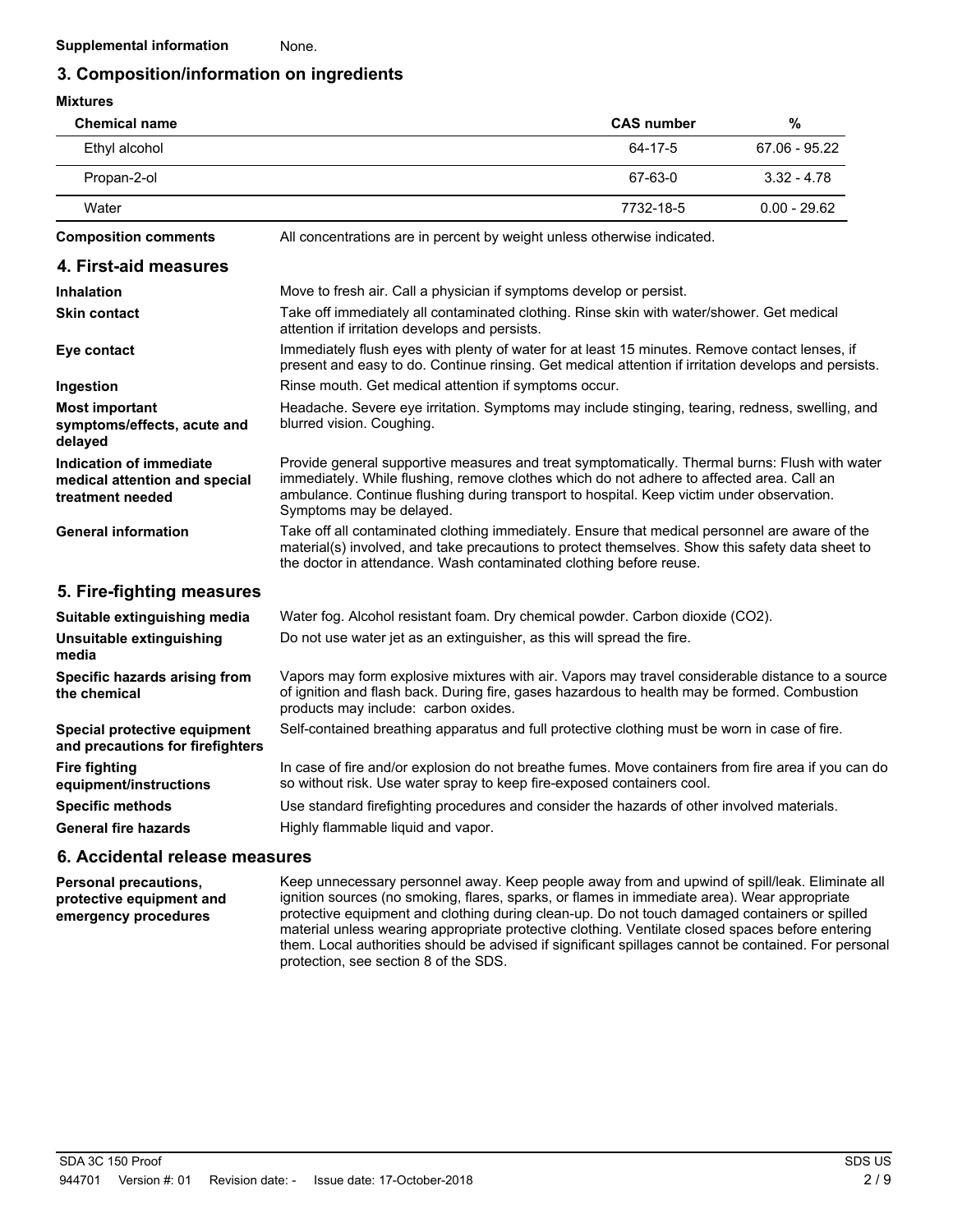| <b>Methods and materials for</b><br>containment and cleaning up | Eliminate all ignition sources (no smoking, flares, sparks, or flames in immediate area). Keep<br>combustibles (wood, paper, oil, etc.) away from spilled material. Take precautionary measures<br>against static discharge. Use only non-sparking tools. The product is completely soluble in water.                                                                                                                                                                                                                                                    |
|-----------------------------------------------------------------|----------------------------------------------------------------------------------------------------------------------------------------------------------------------------------------------------------------------------------------------------------------------------------------------------------------------------------------------------------------------------------------------------------------------------------------------------------------------------------------------------------------------------------------------------------|
|                                                                 | Large Spills: Stop the flow of material, if this is without risk. Dike the spilled material, where this is<br>possible. Use a non-combustible material like vermiculite, sand or earth to soak up the product<br>and place into a container for later disposal. Following product recovery, flush area with water.                                                                                                                                                                                                                                       |
|                                                                 | Small Spills: Absorb with earth, sand or other non-combustible material and transfer to containers<br>for later disposal. Wipe up with absorbent material (e.g. cloth, fleece). Clean surface thoroughly to<br>remove residual contamination.                                                                                                                                                                                                                                                                                                            |
|                                                                 | Never return spills to original containers for re-use. For waste disposal, see section 13 of the SDS.                                                                                                                                                                                                                                                                                                                                                                                                                                                    |
| <b>Environmental precautions</b>                                | Avoid discharge into drains, water courses or onto the ground.                                                                                                                                                                                                                                                                                                                                                                                                                                                                                           |
| 7. Handling and storage                                         |                                                                                                                                                                                                                                                                                                                                                                                                                                                                                                                                                          |
| <b>Precautions for safe handling</b>                            | Do not handle, store or open near an open flame, sources of heat or sources of ignition. Protect<br>material from direct sunlight. When using do not smoke. Explosion-proof general and local exhaust<br>ventilation. Take precautionary measures against static discharges. All equipment used when<br>handling the product must be grounded. Use non-sparking tools and explosion-proof equipment.<br>Avoid contact with eyes. Avoid prolonged exposure. Wear appropriate personal protective<br>equipment. Observe good industrial hygiene practices. |
| Conditions for safe storage,<br>including any incompatibilities | Keep away from heat, sparks and open flame. Prevent electrostatic charge build-up by using<br>common bonding and grounding techniques. Store in a cool, dry place out of direct sunlight. Store<br>in tightly closed container. Store in a well-ventilated place. Keep in an area equipped with<br>sprinklers. Store away from incompatible materials (see Section 10 of the SDS).                                                                                                                                                                       |

### **8. Exposure controls/personal protection**

#### **Occupational exposure limits**

#### **US. OSHA Table Z-1 Limits for Air Contaminants (29 CFR 1910.1000)**

| <b>Components</b>                                      |       | <b>Type</b> |                    |                 | <b>Value</b>         |
|--------------------------------------------------------|-------|-------------|--------------------|-----------------|----------------------|
| Ethyl alcohol (CAS 64-17-5)                            |       | PEL         |                    |                 | 1900 mg/m3           |
|                                                        |       |             |                    |                 | 1000 ppm             |
| Propan-2-ol (CAS 67-63-0)                              |       | PEL         |                    |                 | 980 mg/m3            |
|                                                        |       |             |                    |                 | 400 ppm              |
| <b>US. ACGIH Threshold Limit Values</b>                |       |             |                    |                 |                      |
| <b>Components</b>                                      |       | <b>Type</b> |                    |                 | <b>Value</b>         |
| Ethyl alcohol (CAS 64-17-5)                            |       | <b>STEL</b> |                    |                 | 1000 ppm             |
| Propan-2-ol (CAS 67-63-0)                              |       | <b>STEL</b> |                    |                 | $400$ ppm            |
|                                                        |       | <b>TWA</b>  |                    |                 | 200 ppm              |
| US. NIOSH: Pocket Guide to Chemical Hazards            |       |             |                    |                 |                      |
| <b>Components</b>                                      |       | <b>Type</b> |                    |                 | Value                |
| Ethyl alcohol (CAS 64-17-5)                            |       | <b>TWA</b>  |                    |                 | 1900 mg/m3           |
|                                                        |       |             |                    |                 | 1000 ppm             |
| Propan-2-ol (CAS 67-63-0)                              |       | <b>STEL</b> |                    |                 | 1225 mg/m3           |
|                                                        |       |             |                    |                 | 500 ppm              |
|                                                        |       | <b>TWA</b>  |                    |                 | 980 mg/m3            |
|                                                        |       |             |                    |                 | 400 ppm              |
| <b>Biological limit values</b>                         |       |             |                    |                 |                      |
| <b>ACGIH Biological Exposure Indices</b>               |       |             |                    |                 |                      |
| <b>Components</b>                                      | Value |             | <b>Determinant</b> | <b>Specimen</b> | <b>Sampling Time</b> |
| Propan-2-ol (CAS 67-63-0) 40 mg/l                      |       |             | Acetone            | Urine           | $\star$              |
| * Ear compling details, please ago the source decument |       |             |                    |                 |                      |

- For sampling details, please see the source document.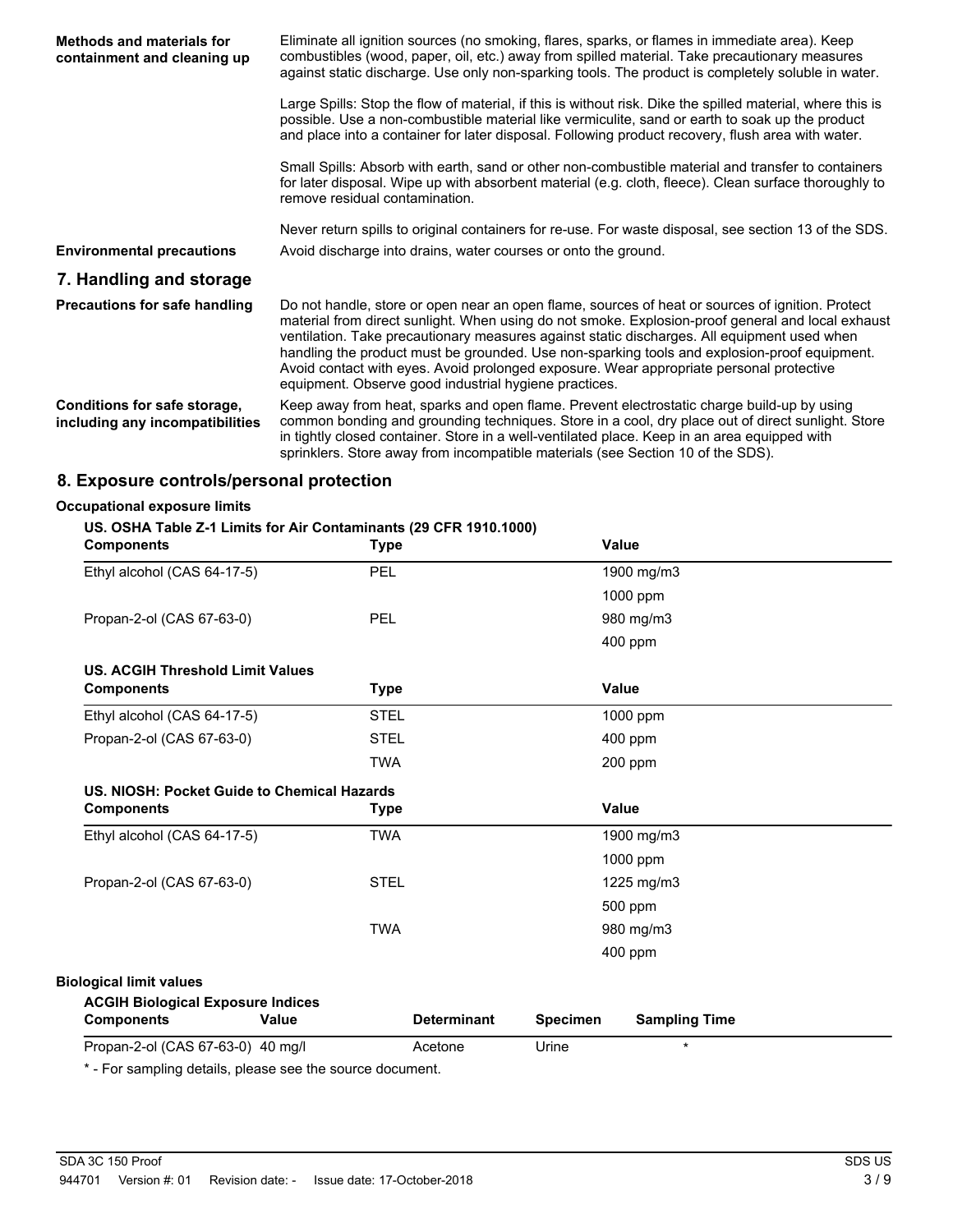| Appropriate engineering<br>controls              | Explosion-proof general and local exhaust ventilation. Good general ventilation should be used.<br>Ventilation rates should be matched to conditions. If applicable, use process enclosures, local<br>exhaust ventilation, or other engineering controls to maintain airborne levels below recommended<br>exposure limits. If exposure limits have not been established, maintain airborne levels to an<br>acceptable level. Provide eyewash station and safety shower. |
|--------------------------------------------------|-------------------------------------------------------------------------------------------------------------------------------------------------------------------------------------------------------------------------------------------------------------------------------------------------------------------------------------------------------------------------------------------------------------------------------------------------------------------------|
|                                                  | Individual protection measures, such as personal protective equipment                                                                                                                                                                                                                                                                                                                                                                                                   |
| <b>Eye/face protection</b>                       | Chemical goggles are recommended.                                                                                                                                                                                                                                                                                                                                                                                                                                       |
| <b>Skin protection</b><br><b>Hand protection</b> | Wear appropriate chemical resistant gloves. Suitable gloves can be recommended by the glove<br>supplier. Be aware that the liquid may penetrate the gloves. Frequent change is advisable.                                                                                                                                                                                                                                                                               |
| <b>Skin protection</b>                           |                                                                                                                                                                                                                                                                                                                                                                                                                                                                         |
| <b>Other</b>                                     | Wear appropriate chemical resistant clothing.                                                                                                                                                                                                                                                                                                                                                                                                                           |
| <b>Respiratory protection</b>                    | If engineering controls do not maintain airborne concentrations below recommended exposure<br>limits (where applicable) or to an acceptable level (in countries where exposure limits have not<br>been established), an approved respirator must be worn. Respirator type: Chemical respirator with<br>organic vapor cartridge.                                                                                                                                         |
| <b>Thermal hazards</b>                           | Wear appropriate thermal protective clothing, when necessary.                                                                                                                                                                                                                                                                                                                                                                                                           |
| <b>General hygiene</b><br>considerations         | When using do not smoke. Always observe good personal hygiene measures, such as washing<br>after handling the material and before eating, drinking, and/or smoking. Routinely wash work<br>clothing and protective equipment to remove contaminants.                                                                                                                                                                                                                    |

# **9. Physical and chemical properties**

| Appearance                                        |                                            |
|---------------------------------------------------|--------------------------------------------|
| <b>Physical state</b>                             | Liquid.                                    |
| Form                                              | Liquid.                                    |
| Color                                             | Clear liquid; invisible vapor.             |
| Odor                                              | Not available.                             |
| Odor threshold                                    | Not available.                             |
| рH                                                | Not available.                             |
| Melting point/freezing point                      | -148 °F (-100 °C)                          |
| Initial boiling point and boiling<br>range        | 176 °F (80 °C)                             |
| <b>Flash point</b>                                | 57.2 - 68.0 °F (14.0 - 20.0 °C) Closed Cup |
| <b>Evaporation rate</b>                           | 3 (butyl acetate = $1$ )                   |
| Flammability (solid, gas)                         | Not applicable.                            |
| Upper/lower flammability or explosive limits      |                                            |
| <b>Flammability limit - lower</b><br>(%)          | 3.3 % v/v (Ethyl alcohol)                  |
| <b>Flammability limit - upper</b><br>(%)          | 19 % v/v (Ethyl alcohol)                   |
| Vapor pressure                                    | 5.52 kPa (Ethyl alcohol) (68 °F (20 °C))   |
| <b>Vapor density</b>                              | 1.6 (air = 1)                              |
| <b>Relative density</b>                           | 6.608 - 6.86 lb/gal (60.01 °F (15.56 °C))  |
| Solubility(ies)                                   |                                            |
| Solubility (water)                                | Completely soluble.                        |
| <b>Partition coefficient</b><br>(n-octanol/water) | Not available.                             |
| <b>Auto-ignition temperature</b>                  | 685.4 °F (363 °C) (Ethyl alcohol)          |
| <b>Decomposition temperature</b>                  | Not available.                             |
| <b>Viscosity</b>                                  | Not available.                             |
| <b>Other information</b>                          |                                            |
| <b>Explosive properties</b>                       | Not explosive.                             |
| <b>Oxidizing properties</b>                       | Not oxidizing.                             |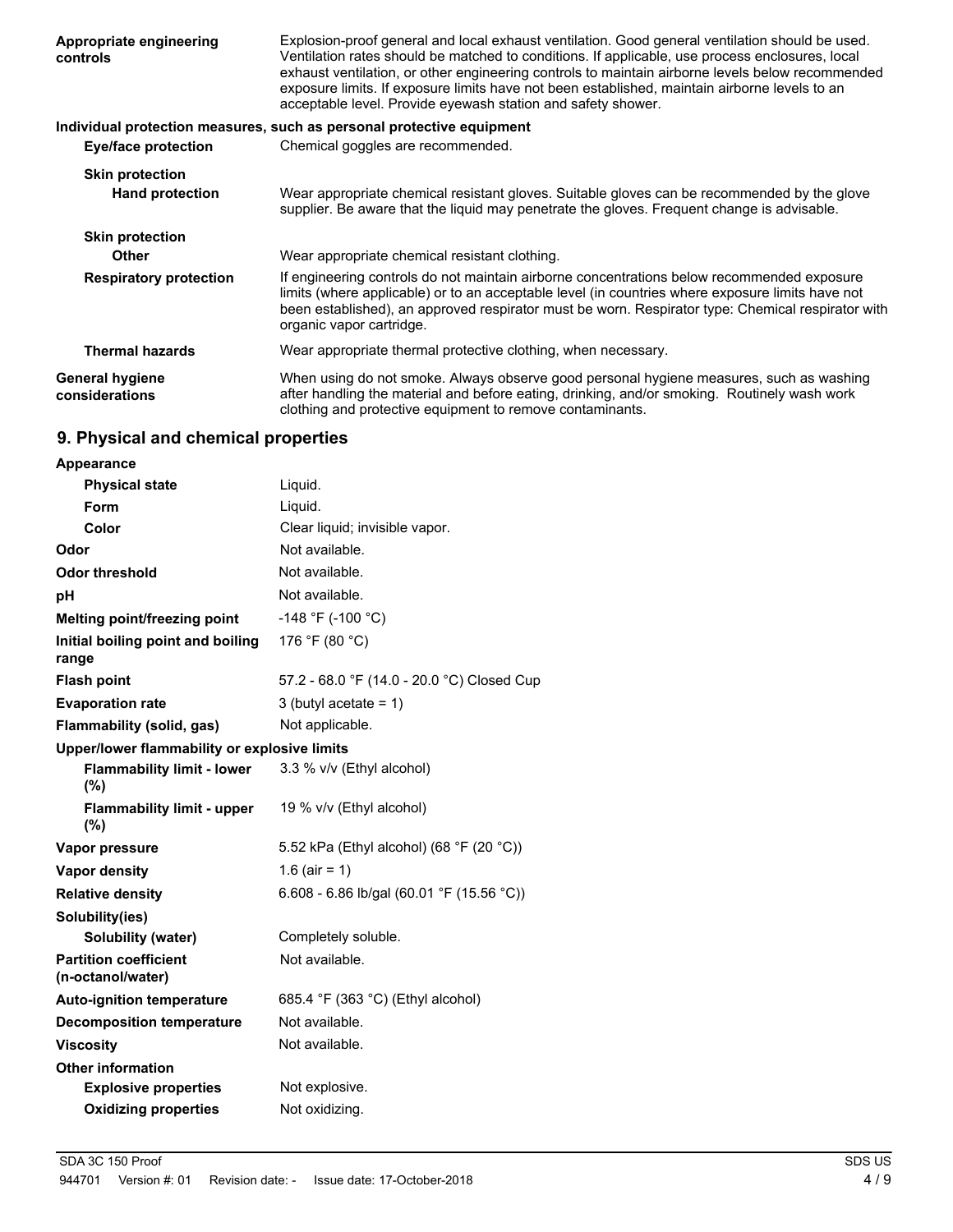# **10. Stability and reactivity**

| <b>Reactivity</b>                            | The product is stable and non-reactive under normal conditions of use, storage and transport.                                                                            |
|----------------------------------------------|--------------------------------------------------------------------------------------------------------------------------------------------------------------------------|
| <b>Chemical stability</b>                    | Material is stable under normal conditions.                                                                                                                              |
| <b>Possibility of hazardous</b><br>reactions | No dangerous reaction known under conditions of normal use.                                                                                                              |
| <b>Conditions to avoid</b>                   | Keep away from heat, hot surfaces, sparks, open flames and other ignition sources. Avoid<br>temperatures exceeding the flash point. Contact with incompatible materials. |
| Incompatible materials                       | Strong oxidizing agents.                                                                                                                                                 |
| <b>Hazardous decomposition</b><br>products   | No hazardous decomposition products are known.                                                                                                                           |

# **11. Toxicological information**

#### **Information on likely routes of exposure**

| <b>Inhalation</b>                                                                  | Prolonged inhalation may be harmful.                                                                                         |
|------------------------------------------------------------------------------------|------------------------------------------------------------------------------------------------------------------------------|
| <b>Skin contact</b>                                                                | Prolonged skin contact may cause temporary irritation.                                                                       |
| Eye contact                                                                        | Causes serious eve irritation.                                                                                               |
| <b>Ingestion</b>                                                                   | Expected to be a low ingestion hazard.                                                                                       |
| Symptoms related to the<br>physical, chemical and<br>toxicological characteristics | Headache. Severe eye irritation. Symptoms may include stinging, tearing, redness, swelling, and<br>blurred vision. Coughing. |

#### **Information on toxicological effects**

| <b>Acute toxicity</b>                | Not expected to be acutely toxic.                         |                                                                                          |
|--------------------------------------|-----------------------------------------------------------|------------------------------------------------------------------------------------------|
| <b>Components</b>                    | <b>Species</b>                                            | <b>Test Results</b>                                                                      |
| Ethyl alcohol (CAS 64-17-5)          |                                                           |                                                                                          |
| <b>Acute</b>                         |                                                           |                                                                                          |
| <b>Inhalation</b>                    |                                                           |                                                                                          |
| Vapor                                |                                                           |                                                                                          |
| <b>LC50</b>                          | Rat                                                       | 117 - 125 mg/l, 4 Hours                                                                  |
| Oral                                 |                                                           |                                                                                          |
| LD50                                 | Rat                                                       | 10470 mg/kg                                                                              |
| Propan-2-ol (CAS 67-63-0)            |                                                           |                                                                                          |
| <b>Acute</b>                         |                                                           |                                                                                          |
| <b>Dermal</b>                        |                                                           |                                                                                          |
| LD50                                 | Rabbit                                                    | 12870 mg/kg                                                                              |
| <b>Inhalation</b>                    |                                                           |                                                                                          |
| Vapor                                |                                                           |                                                                                          |
| <b>LC50</b>                          | Rat                                                       | 72.6 mg/l, 4 hours                                                                       |
| Oral                                 |                                                           |                                                                                          |
| LD50                                 | Rat                                                       | 4710 mg/kg                                                                               |
| <b>Skin corrosion/irritation</b>     | Prolonged skin contact may cause temporary irritation.    |                                                                                          |
| Serious eye damage/eye<br>irritation | Causes serious eye irritation.                            |                                                                                          |
| Respiratory or skin sensitization    |                                                           |                                                                                          |
| <b>Respiratory sensitization</b>     | Not a respiratory sensitizer.                             |                                                                                          |
| <b>Skin sensitization</b>            | This product is not expected to cause skin sensitization. |                                                                                          |
| Germ cell mutagenicity               | mutagenic or genotoxic.                                   | No data available to indicate product or any components present at greater than 0.1% are |
| Carcinogenicity                      | Not classifiable as to carcinogenicity to humans.         |                                                                                          |
|                                      | IARC Monographs. Overall Evaluation of Carcinogenicity    |                                                                                          |
| Propan-2-ol (CAS 67-63-0)            |                                                           | 3 Not classifiable as to carcinogenicity to humans.                                      |
| <b>NTP Report on Carcinogens</b>     |                                                           |                                                                                          |
| Not listed.                          |                                                           |                                                                                          |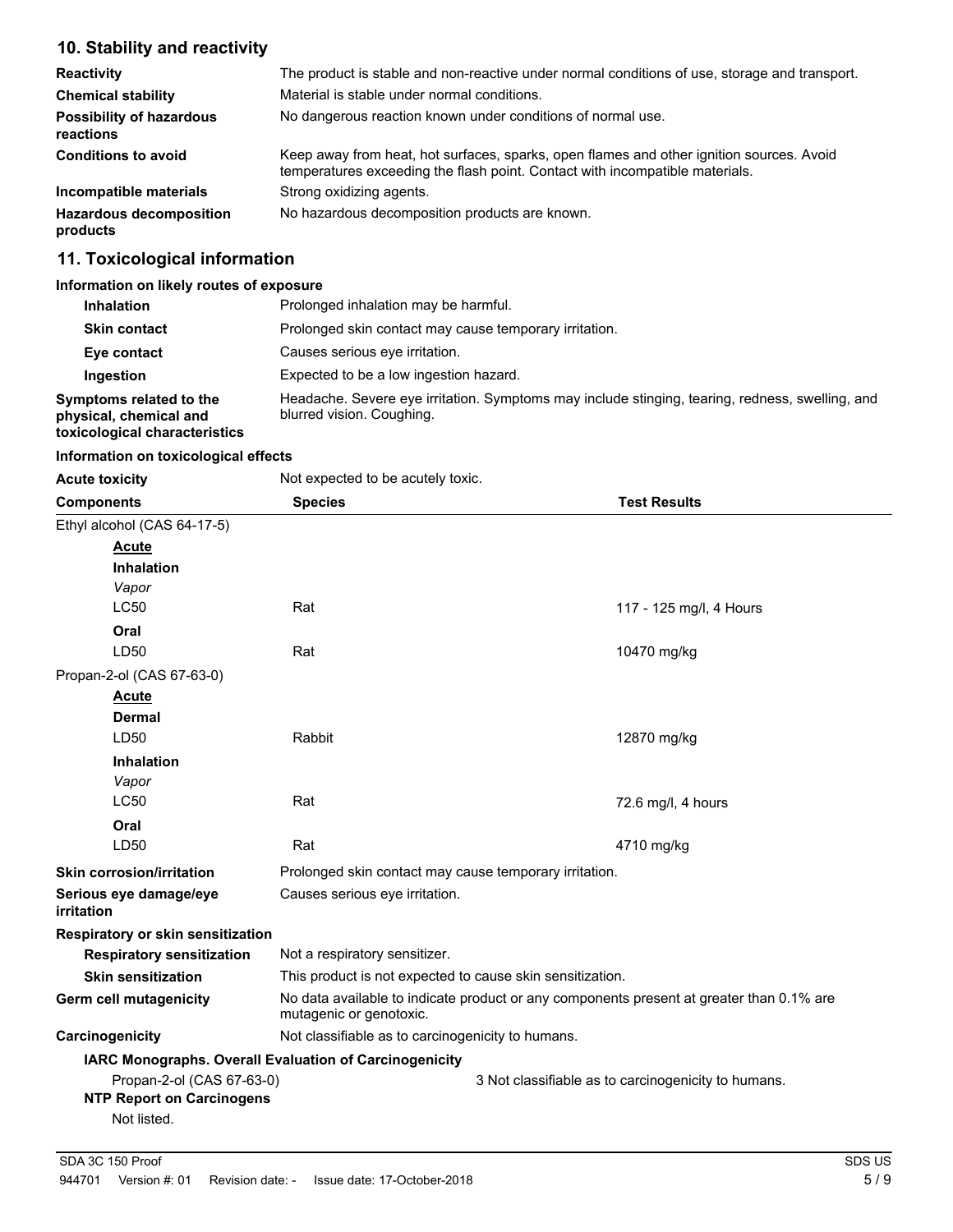| Not regulated.                                        | OSHA Specifically Regulated Substances (29 CFR 1910.1001-1053)               |
|-------------------------------------------------------|------------------------------------------------------------------------------|
| <b>Reproductive toxicity</b>                          | This product is not expected to cause reproductive or developmental effects. |
| Specific target organ toxicity -<br>single exposure   | Not classified.                                                              |
| Specific target organ toxicity -<br>repeated exposure | Not classified.                                                              |
| <b>Aspiration hazard</b>                              | Not an aspiration hazard.                                                    |
| <b>Chronic effects</b>                                | Prolonged inhalation may be harmful.                                         |

# **12. Ecological information**

**Ecotoxicity**

The product is not classified as environmentally hazardous. However, this does not exclude the possibility that large or frequent spills can have a harmful or damaging effect on the environment.

| <b>Components</b>                                 |             | <b>Species</b>                                             | <b>Test Results</b>    |
|---------------------------------------------------|-------------|------------------------------------------------------------|------------------------|
| Ethyl alcohol (CAS 64-17-5)                       |             |                                                            |                        |
| <b>Aquatic</b>                                    |             |                                                            |                        |
| Algae                                             | <b>EC10</b> | Freshwater algae                                           | 11.5 mg/l, 72 hours    |
|                                                   | <b>EC50</b> | Freshwater algae                                           | 275 mg/l, 72 hours     |
|                                                   |             | Marine water algae                                         | 1900 mg/l              |
|                                                   | <b>NOEC</b> | Marine water algae                                         | 1580 mg/l              |
| Fish                                              | <b>LC50</b> | Freshwater fish                                            | 11200 mg/l, 24 hours   |
|                                                   | <b>NOEC</b> | Freshwater fish                                            | 250 mg/l               |
| Invertebrate                                      | <b>EC50</b> | Freshwater invertebrate                                    | 5012 mg/l, 48 hours    |
|                                                   |             | Marine water invertebrate                                  | 857 mg/l, 48 hours     |
|                                                   | <b>NOEC</b> | Freshwater invertebrate                                    | 9.6 mg/l, 10 days      |
|                                                   |             | Marine water invertebrate                                  | 79 mg/l, 96 hours      |
| Other                                             | <b>EC50</b> | Lemna minor                                                | 4432 mg/l, 7 days      |
|                                                   | <b>NOEC</b> | Lemna minor                                                | 280 mg/l, 7 days       |
| <b>Other</b>                                      |             |                                                            |                        |
| Micro-organisms                                   | <b>LC50</b> | Micro-organisms                                            | 5800 mg/l, 4 hours     |
| <b>Terrestial</b>                                 |             |                                                            |                        |
| Plant                                             | <b>EC50</b> | Terrestrial plant                                          | 633 mg/kg dw           |
| Propan-2-ol (CAS 67-63-0)                         |             |                                                            |                        |
| <b>Aquatic</b>                                    |             |                                                            |                        |
| Acute                                             |             |                                                            |                        |
| Crustacea                                         | LC50        | Daphnia magna                                              | > 10000 mg/l, 24 hours |
| <b>Fish</b>                                       | <b>LC50</b> | Pimephales promelas                                        | 9640 mg/l, 96 hours    |
| Chronic                                           |             |                                                            |                        |
| Crustacea                                         | <b>EC50</b> | Daphnia magna                                              | > 100 mg/l, 21 days    |
|                                                   | <b>NOEC</b> | Daphnia magna                                              | 141 mg/l, 16 days      |
|                                                   |             |                                                            | 30 mg/l, 21 days       |
| Persistence and degradability                     |             | No data is available on the degradability of this product. |                        |
| <b>Bioaccumulative potential</b>                  |             |                                                            |                        |
| Partition coefficient n-octanol / water (log Kow) |             |                                                            |                        |
| Propan-2-ol (CAS 67-63-0)                         |             | 0.05                                                       |                        |

| <u>FIUDAIL-Z-UI (UAJ UZ-UJ-UJ</u> | u.uu                                                                                                                                                                                       |
|-----------------------------------|--------------------------------------------------------------------------------------------------------------------------------------------------------------------------------------------|
| Mobility in soil                  | The product is completely soluble in water.                                                                                                                                                |
| Other adverse effects             | No other adverse environmental effects (e.g. ozone depletion, photochemical ozone creation<br>potential, endocrine disruption, global warming potential) are expected from this component. |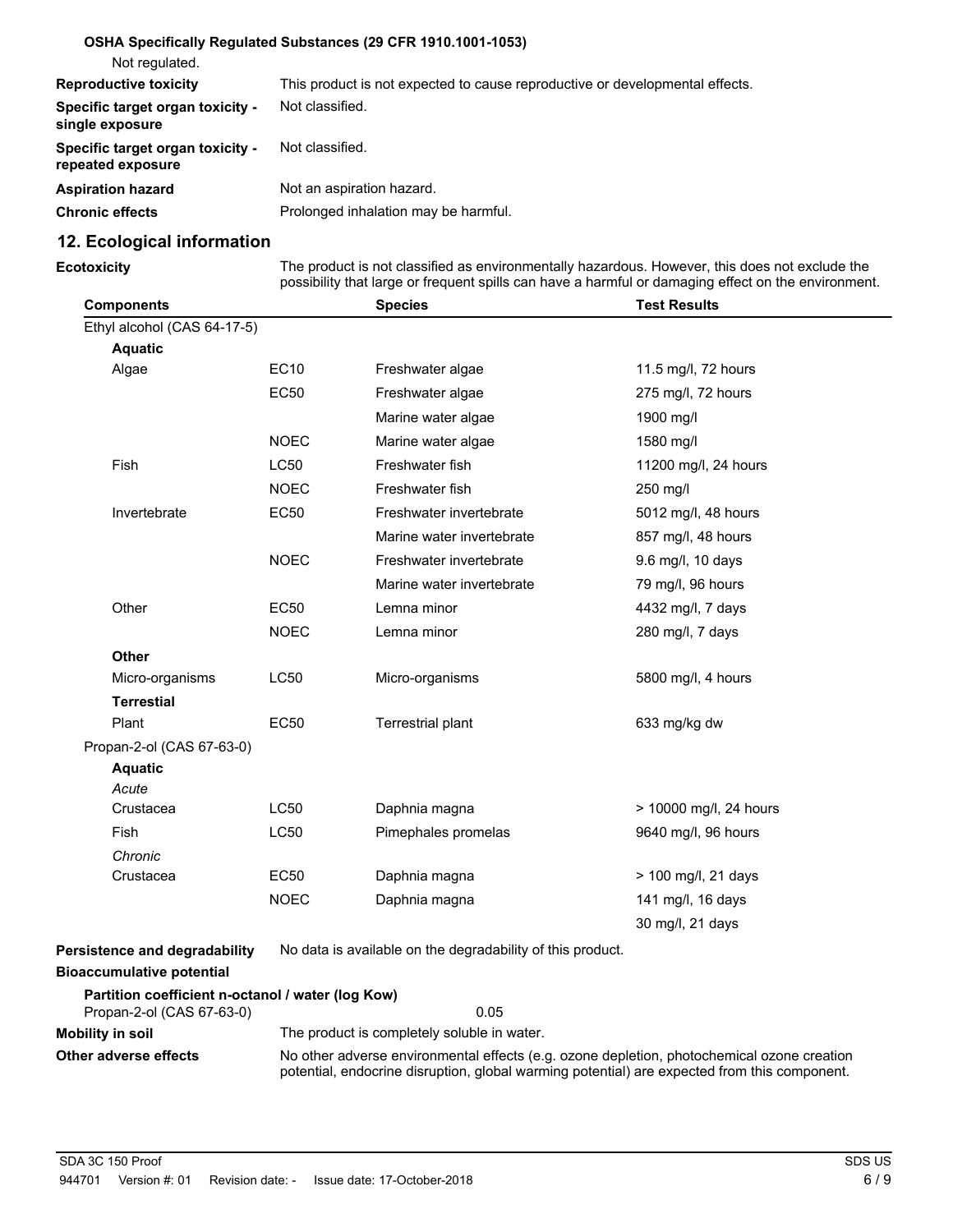# **13. Disposal considerations**

| <b>Disposal instructions</b>             | Collect and reclaim or dispose in sealed containers at licensed waste disposal site. Incinerate the<br>material under controlled conditions in an approved incinerator. Do not incinerate sealed<br>containers. Dispose of contents/container in accordance with local/regional/national/international<br>regulations. |
|------------------------------------------|------------------------------------------------------------------------------------------------------------------------------------------------------------------------------------------------------------------------------------------------------------------------------------------------------------------------|
| Local disposal regulations               | Dispose in accordance with all applicable regulations.                                                                                                                                                                                                                                                                 |
| Hazardous waste code                     | The waste code should be assigned in discussion between the user, the producer and the waste<br>disposal company.                                                                                                                                                                                                      |
| Waste from residues / unused<br>products | Dispose of in accordance with local regulations. Empty containers or liners may retain some<br>product residues. This material and its container must be disposed of in a safe manner (see:<br>Disposal instructions).                                                                                                 |
| Contaminated packaging                   | Since emptied containers may retain product residue, follow label warnings even after container is<br>emptied. Empty containers should be taken to an approved waste handling site for recycling or<br>disposal.                                                                                                       |

# **14. Transport information**

| DOT         |                                                                                |                                                                                                      |
|-------------|--------------------------------------------------------------------------------|------------------------------------------------------------------------------------------------------|
|             | UN number                                                                      | <b>UN1987</b>                                                                                        |
|             | UN proper shipping name                                                        | Alcohols, n.o.s.                                                                                     |
|             | <b>Transport hazard class(es)</b>                                              |                                                                                                      |
|             | <b>Class</b>                                                                   | 3                                                                                                    |
|             | <b>Subsidiary risk</b>                                                         |                                                                                                      |
|             | Label(s)                                                                       | 3                                                                                                    |
|             | <b>Packing group</b>                                                           | $\mathsf{I}$                                                                                         |
|             | <b>Environmental hazards</b>                                                   |                                                                                                      |
|             | <b>Marine pollutant</b>                                                        | No.                                                                                                  |
|             |                                                                                | Special precautions for user Read safety instructions, SDS and emergency procedures before handling. |
|             | <b>Special provisions</b>                                                      | 172, IB2, T7, TP1, TP8, TP28                                                                         |
|             | <b>Packaging exceptions</b>                                                    | 4b, 150                                                                                              |
|             | Packaging non bulk                                                             | 202                                                                                                  |
|             | Packaging bulk                                                                 | 242                                                                                                  |
| <b>IATA</b> |                                                                                |                                                                                                      |
|             | <b>UN number</b>                                                               | <b>UN1987</b>                                                                                        |
|             | UN proper shipping name                                                        | Alcohols, n.o.s.                                                                                     |
|             | <b>Transport hazard class(es)</b>                                              |                                                                                                      |
|             | <b>Class</b>                                                                   | 3                                                                                                    |
|             | <b>Subsidiary risk</b>                                                         | $\overline{a}$                                                                                       |
|             | <b>Packing group</b>                                                           | Ш                                                                                                    |
|             | <b>Environmental hazards</b>                                                   | No.                                                                                                  |
|             | <b>ERG Code</b>                                                                | 3L                                                                                                   |
|             |                                                                                | Special precautions for user Read safety instructions, SDS and emergency procedures before handling. |
| IMDG        |                                                                                |                                                                                                      |
|             | <b>UN number</b>                                                               | <b>UN1987</b>                                                                                        |
|             | UN proper shipping name                                                        | ALCOHOLS, N.O.S.                                                                                     |
|             | <b>Transport hazard class(es)</b>                                              |                                                                                                      |
|             | <b>Class</b>                                                                   | 3                                                                                                    |
|             | <b>Subsidiary risk</b>                                                         |                                                                                                      |
|             | Packing group                                                                  | $\mathbf{I}$                                                                                         |
|             | <b>Environmental hazards</b>                                                   |                                                                                                      |
|             | <b>Marine pollutant</b>                                                        | No.                                                                                                  |
|             | EmS                                                                            | $F-E$ , S-D                                                                                          |
|             |                                                                                | Special precautions for user Read safety instructions, SDS and emergency procedures before handling. |
|             | Transport in bulk according to<br>Annex II of MARPOL 73/78 and<br>the IBC Code | Not established.                                                                                     |
|             |                                                                                |                                                                                                      |

### **15. Regulatory information**

**US federal regulations**

This product is a "Hazardous Chemical" as defined by the OSHA Hazard Communication Standard, 29 CFR 1910.1200.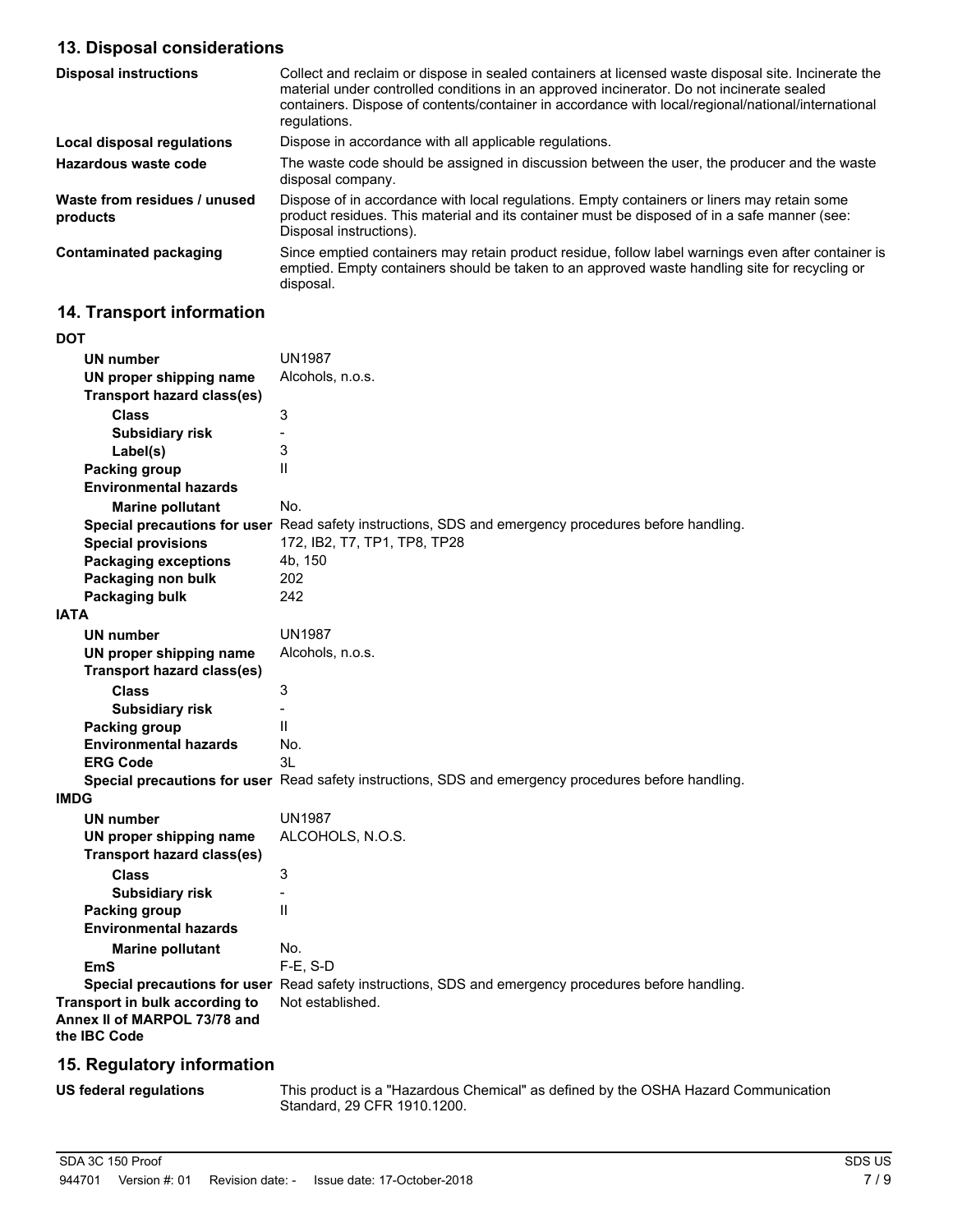| TSCA Section 12(b) Export Notification (40 CFR 707, Subpt. D)                    |                                      |                                                                                                                                                                                                       |                                                                                                                  |                        |
|----------------------------------------------------------------------------------|--------------------------------------|-------------------------------------------------------------------------------------------------------------------------------------------------------------------------------------------------------|------------------------------------------------------------------------------------------------------------------|------------------------|
| Not regulated.<br><b>CERCLA Hazardous Substance List (40 CFR 302.4)</b>          |                                      |                                                                                                                                                                                                       |                                                                                                                  |                        |
| Propan-2-ol (CAS 67-63-0)                                                        |                                      | Listed.                                                                                                                                                                                               |                                                                                                                  |                        |
| <b>SARA 304 Emergency release notification</b>                                   |                                      |                                                                                                                                                                                                       |                                                                                                                  |                        |
| Not regulated.<br>OSHA Specifically Regulated Substances (29 CFR 1910.1001-1053) |                                      |                                                                                                                                                                                                       |                                                                                                                  |                        |
| Not regulated.                                                                   |                                      |                                                                                                                                                                                                       |                                                                                                                  |                        |
| Superfund Amendments and Reauthorization Act of 1986 (SARA)                      |                                      |                                                                                                                                                                                                       |                                                                                                                  |                        |
| <b>SARA 302 Extremely hazardous substance</b>                                    |                                      |                                                                                                                                                                                                       |                                                                                                                  |                        |
| Not listed.                                                                      |                                      |                                                                                                                                                                                                       |                                                                                                                  |                        |
| SARA 311/312 Hazardous<br>chemical                                               | Yes                                  |                                                                                                                                                                                                       |                                                                                                                  |                        |
| <b>Classified hazard</b><br>categories                                           | Serious eye damage or eye irritation | Flammable (gases, aerosols, liquids, or solids)                                                                                                                                                       |                                                                                                                  |                        |
| SARA 313 (TRI reporting)                                                         |                                      |                                                                                                                                                                                                       |                                                                                                                  |                        |
| <b>Chemical name</b>                                                             |                                      | <b>CAS number</b>                                                                                                                                                                                     | % by wt.                                                                                                         |                        |
| Propan-2-ol<br>Other federal regulations                                         |                                      | 67-63-0                                                                                                                                                                                               | $3.32 - 4.78$                                                                                                    |                        |
| Clean Air Act (CAA) Section 112 Hazardous Air Pollutants (HAPs) List             |                                      |                                                                                                                                                                                                       |                                                                                                                  |                        |
| Not regulated.                                                                   |                                      |                                                                                                                                                                                                       |                                                                                                                  |                        |
| Clean Air Act (CAA) Section 112(r) Accidental Release Prevention (40 CFR 68.130) |                                      |                                                                                                                                                                                                       |                                                                                                                  |                        |
| Not regulated.                                                                   |                                      |                                                                                                                                                                                                       |                                                                                                                  |                        |
| <b>Safe Drinking Water Act</b><br>(SDWA)                                         | Not regulated.                       |                                                                                                                                                                                                       |                                                                                                                  |                        |
|                                                                                  |                                      |                                                                                                                                                                                                       | FEMA Priority Substances Respiratory Health and Safety in the Flavor Manufacturing Workplace                     |                        |
| Ethyl alcohol (CAS 64-17-5)                                                      |                                      | Low priority                                                                                                                                                                                          |                                                                                                                  |                        |
| Propan-2-ol (CAS 67-63-0)                                                        |                                      | Low priority                                                                                                                                                                                          |                                                                                                                  |                        |
| <b>US state regulations</b><br>US. Massachusetts RTK - Substance List            |                                      |                                                                                                                                                                                                       |                                                                                                                  |                        |
| Ethyl alcohol (CAS 64-17-5)                                                      |                                      |                                                                                                                                                                                                       |                                                                                                                  |                        |
| Propan-2-ol (CAS 67-63-0)                                                        |                                      |                                                                                                                                                                                                       |                                                                                                                  |                        |
| US. New Jersey Worker and Community Right-to-Know Act                            |                                      |                                                                                                                                                                                                       |                                                                                                                  |                        |
| Ethyl alcohol (CAS 64-17-5)<br>Propan-2-ol (CAS 67-63-0)                         |                                      |                                                                                                                                                                                                       |                                                                                                                  |                        |
| US. Pennsylvania Worker and Community Right-to-Know Law                          |                                      |                                                                                                                                                                                                       |                                                                                                                  |                        |
| Ethyl alcohol (CAS 64-17-5)<br>Propan-2-ol (CAS 67-63-0)                         |                                      |                                                                                                                                                                                                       |                                                                                                                  |                        |
| U.S. Rhode Island RTK                                                            |                                      |                                                                                                                                                                                                       |                                                                                                                  |                        |
| Ethyl alcohol (CAS 64-17-5)<br>Propan-2-ol (CAS 67-63-0)                         |                                      |                                                                                                                                                                                                       |                                                                                                                  |                        |
| <b>California Proposition 65</b>                                                 |                                      |                                                                                                                                                                                                       |                                                                                                                  |                        |
| more information go to www.P65Warnings.ca.gov.                                   |                                      | California Safe Drinking Water and Toxic Enforcement Act of 2016 (Proposition 65): This material<br>is not known to contain any chemicals currently listed as carcinogens or reproductive toxins. For |                                                                                                                  |                        |
| subd. $(a)$                                                                      |                                      |                                                                                                                                                                                                       | US. California. Candidate Chemicals List. Safer Consumer Products Regulations (Cal. Code Regs, tit. 22, 69502.3, |                        |
| Propan-2-ol (CAS 67-63-0)                                                        |                                      |                                                                                                                                                                                                       |                                                                                                                  |                        |
| <b>International Inventories</b>                                                 |                                      |                                                                                                                                                                                                       |                                                                                                                  |                        |
| Country(s) or region                                                             | Inventory name                       |                                                                                                                                                                                                       |                                                                                                                  | On inventory (yes/no)* |
| Australia                                                                        |                                      | Australian Inventory of Chemical Substances (AICS)                                                                                                                                                    |                                                                                                                  | Yes                    |
| Canada                                                                           | Domestic Substances List (DSL)       |                                                                                                                                                                                                       |                                                                                                                  | Yes                    |
| Canada                                                                           | Non-Domestic Substances List (NDSL)  |                                                                                                                                                                                                       |                                                                                                                  | No                     |
| China                                                                            |                                      | Inventory of Existing Chemical Substances in China (IECSC)                                                                                                                                            |                                                                                                                  | Yes                    |
| Europe                                                                           | Substances (EINECS)                  | European Inventory of Existing Commercial Chemical                                                                                                                                                    |                                                                                                                  | Yes                    |
| SDA 3C 150 Proof                                                                 |                                      |                                                                                                                                                                                                       |                                                                                                                  | SDS US                 |